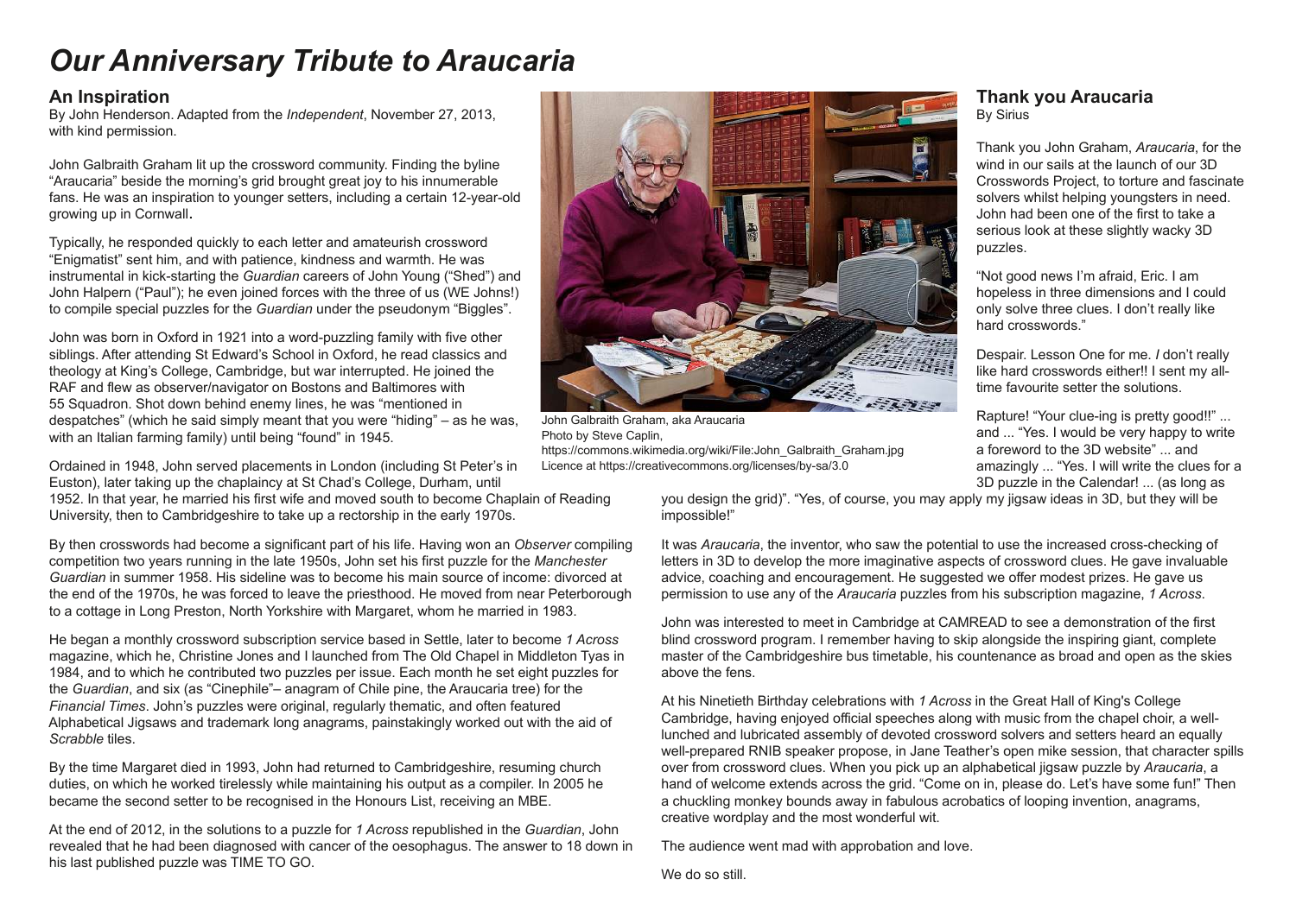Grid by Sirius

<u> 17</u>

<u>13</u>

 <u>20</u>

 $|47$ 

Extra Special 100 Enigmatist

This puzzle's innovative grid comprises a 'Number One' column and two spheres, aptly denoting a 100-year anniversary.

<u>10</u>

 $\frac{33}{32}$ 

<sup>49</sup>

 

<u>51</u>

 

 $\overline{28}$ 

 $\overline{\mathcal{A}}$ 

<u>11</u>

**Sirius** 

 $40$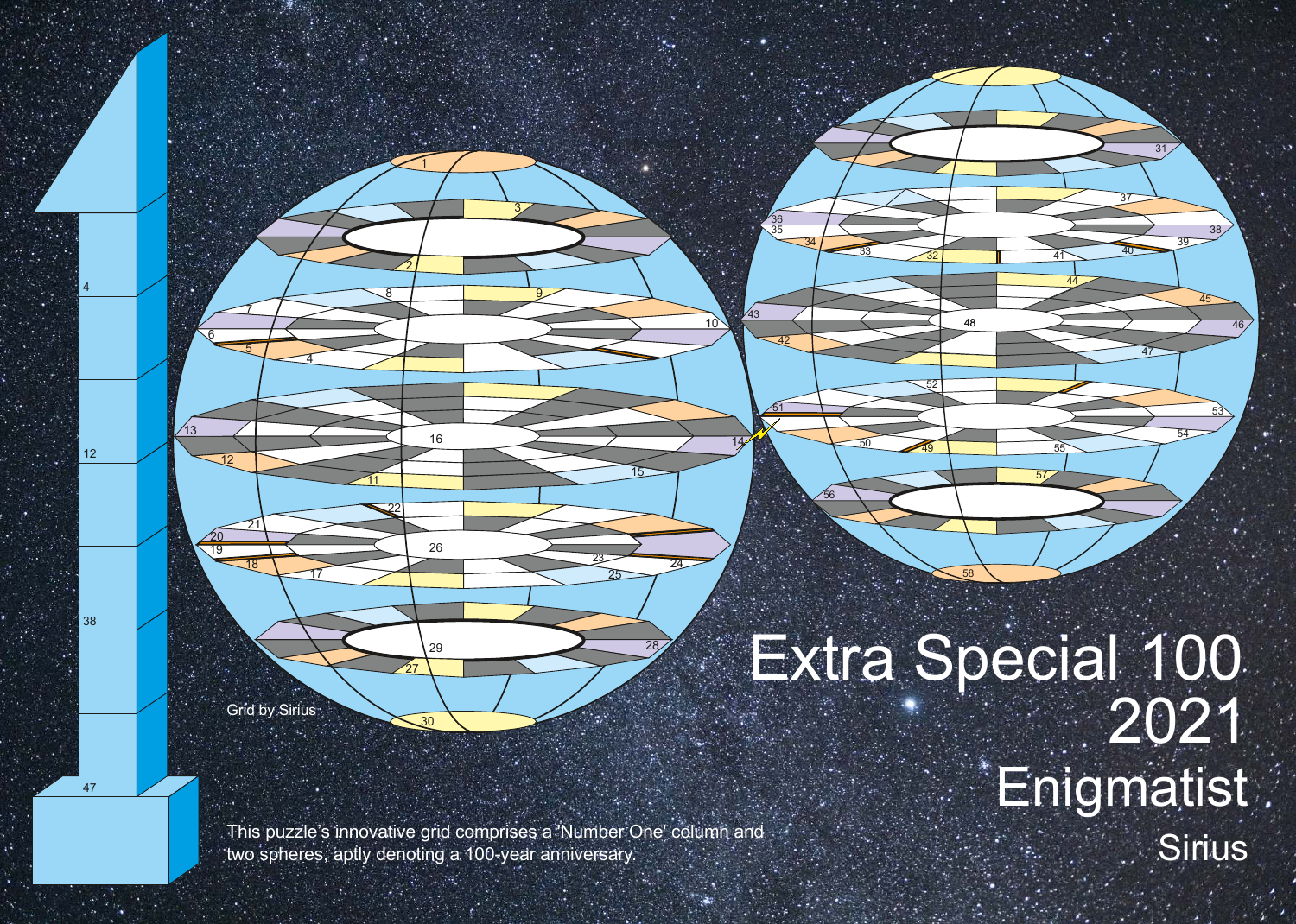## **INSTRUCTIONS**

Information on use of directions within the two spheres is given in the key. One of the cells in the right-hand sphere is split in two, and requires two letters to be entered. The required entry in the column is unclued; numbers in its alternate cells refer to corresponding sphere cell numbers in the completed grid, where in each case the required letter can be found - the remaining letters should then easily be determined.

## **CLUES**

- 1 Column(figuratively), 29di, 27S-5 Elite British awardwinner leaves magazine for crossword fans (1,6)
- **2** 1S(via 5,12...) Tweeps gutted our *Guardian* Cryptic Crossword's ultimately missing people with new ideas (12)
- **3** 4di Red Queen's delighted shout, wanting both justice and Alice's head (5)
- **4** 5E New A-Z missed off Christian compound (5) **[Collins]**
- **5** 7di Where Baltimores and Bostons were down, confess to 'hiding' somewhere in Italy (5)
- **6** 8di Many venerate him Enigmatist does! (4)
- **7** 10di In *Guardian* Archive, like examples of Araucaria's past work  $(1,2-2)$
- **8** 11di Fits of which we got from 'Farmer proving he was famished' clue? (7)
- **9** 13di Vine-like, Cinephile's last snorter remains, letters occasionally erased (7)
- **10** 15N-7 Caps off behind enemy lines (Italy), meeting woman in garden, as Christian should (7)
- **11** 15di-4,16di $\odot$  25's ace compiler(s) (7)
- 12 16di<sup> $\odot$ </sup> Departed from Oundle to Long Preston, finally moving (4)
- **13** 18E2,17di In eg *Bunthorne's Bride*, dressing is flashy? (6)
- 14 18N-2,12di Too keen, suspended: turn to the other crossword Reverend (42)
- 15 19di, 9N-2,3di, 2S-4, 23di  $Q$ , 24W-5, 35di What could possibly make prig heckle angelic school singers? (5,7,6,5)
- 16 19di-3,26di<sup>(</sup>O Jazz saxophonist close to Brubeck at Sunday service? (5)
- **17** 20W,6W,55di,57N-7 'Literary' home allowance – after a fashion – procured by theatre diva, is it rumoured? (3,3,8,12)
- **18** 20W,53di,14S Choral piece, a seventh he's composed, with a new vocal version (3,7,3,7)
- **19** 21di ARC or ARC\_: the latter's missing letter not a crosser (5)
- **20** 22W Attention-seeker heading west exits from St Chad's and starts in St Peter's (4)
- **21** 22di Heartthrob expecting new setters perhaps to shift power  $(3-2)$
- **22** 25S-5 A high point here with ideas for anagramming Shed sadly rejected (5)
- **23** 30S→N Designs on floor not the first dance with which Romeo's won Juliet's heart (7)
- **24** 31N-6 What Jane and Judith share with enigmatic *TES* editor was amusing (6)
- 25 32W-2,33di,37E-2 Twice little boys' rooms vacated by one English Captain of Literature (1,1,5)
- **26** 32S-5 His was A Generation, notice, to talk about (5)
- 27 34W-3,36S-3 Did Bill's awfully apt clue as a containment Paul sadly rejected (5)
- **28** 36W-6 Topless rockers burst into more than one marriage for songs and dances? (6)
- 29 39E-2,38S-2,46N-2,38E-4 Monkey puzzled, finally escaping tree (7)
- **30** 39di Round buildings, this is in spirit holiest (5)
- **31** 40W,41di His ban voided and lifted, John thus welcomed back by church with good humour (6)
- **32** 44di Puzzle monkeyed with 35, one escaping (6)



### **KFY**

Solutions run:

- E circularly eastward
- W circularly westward
- N longitudinally north
- S longitudinally south
- $S \rightarrow N -$ up
- di diametrically

 $di$   $\Diamond$ - diametrically from centre in direction indicated by clock face, e.g. 4 o'clock

Colours guide the eye along lines of longitude.

- **33** 45di-4,42di-3 For parting masterstroke, that is lousy pay! (5,2)
- **34** 46di, 43N-2 Great man almost completely besotted with her? He's not admitted to it! (8)
- **35** 47di-4,48di $\odot$  Including Merlin and co among foremost of entertainers, John's #1 (7)
- **36** 48di<sup> $\odot$ </sup> Mentor's spoken of sentimentality to regret? (4)
- **37** 49E 'Araucaria' on top of grid, good cheer spread around (1,1,6)
- **38** 50W Masks etc used in Theatre course at Oxford? (3) [Abbr]
- **39** 50di Devotional one starts in Peterborough, Settle and Lavenham – then Somersham, ultimately (5)
- **40** 51W Property of this puzzle dear Eric put together honouring every one's Number One (5)
- **41** 54di Novelist cut short person speaking at church service (5)
- **42** 56S-6 Country priest, reflective chap, getting stuck into Araucaria's "Perimetricals" (6)
- **43** 58N(via 42,34...),40S What could make us all upbeat? Whiz JG A-Z specials!  $(12,6,7)$
- **44** 58S→N A giant among men an essentially revolutionary Biblical interpretation (7)
- **45** 58S→N-4,48di<sup>(1</sup>) Bible class: their 'S' is one of his *Scrabble* tiles (7)